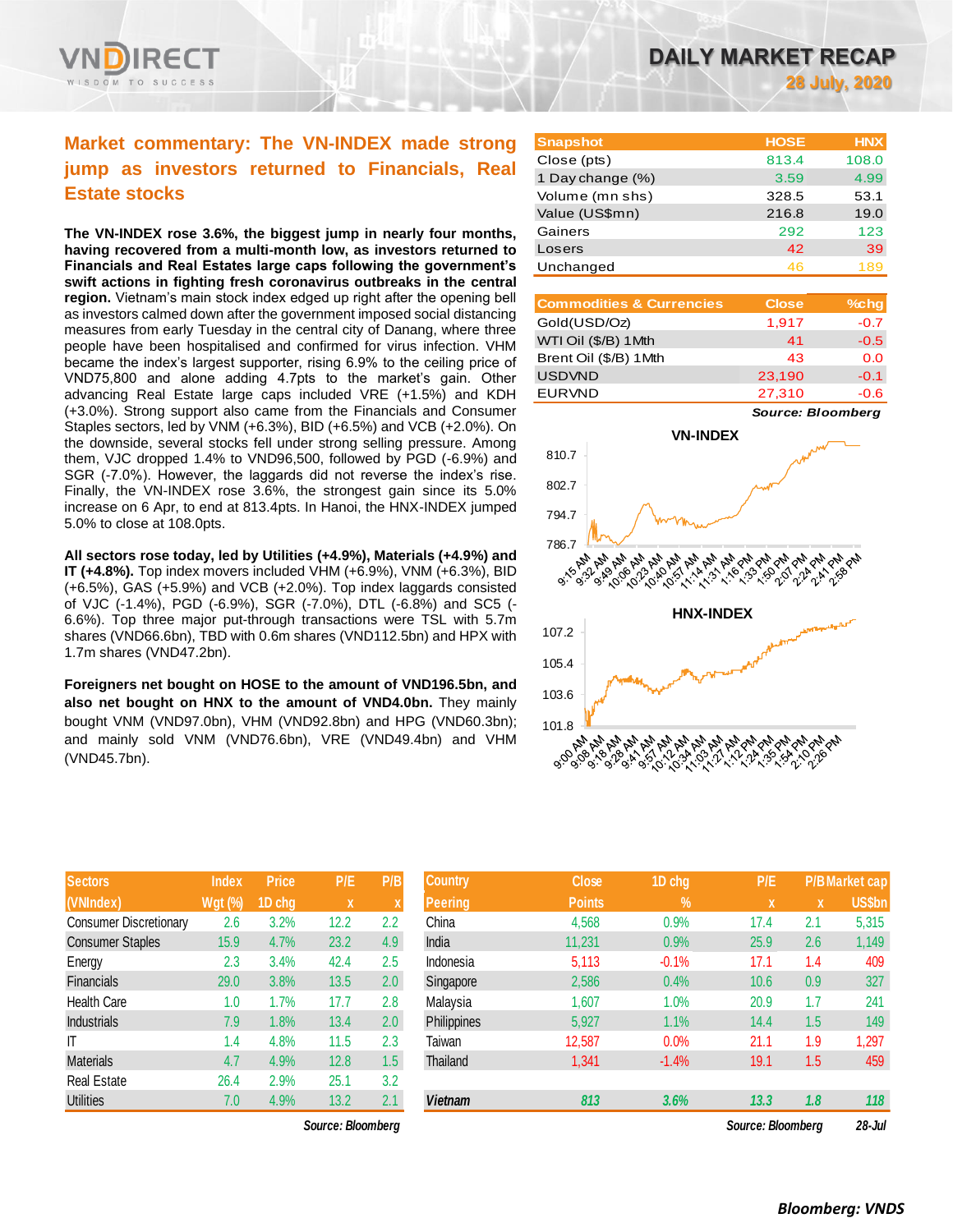

# **Market News**

## **Oil kept afloat by weak dollar with physical market wobbling**

Oil edged lower on signs that market fundamentals are getting shakier, though there was broader support from the recent slide in the dollar. Futures in New York declined toward US\$41 a barrel. The market's structure tumbled on Monday in London and the Middle East, and the value of physical crude barrels in key regions has weakened. Russia's Urals oil is being offered at three-month lows, and key swaps tied to the North Sea crude that prices much of the world's oil have also slipped. *(Bloomberg)*

## **Vietnam's banks still make high profits, though businesses hit hard by Covid-19**

Applying drastic measures to cut costs and ease reliance on capital sources, commercial banks continued to make profits in the first half of the year, However, they have been warned of bad debts ahead. As demand is weak, businesses are not borrowing capital to expand production at this time. Commercial banks complain that it is very difficult to find borrowers now, though the lending interest rates have become very attractive.

Analysts assumed that banks would either have modest profit or not make profit in H1, especially when large banks such as Vietcombank, ACB and Agribank reported low increases in profits in Q2. However, contrary to all predictions, the profits of many commercial banks were very high in Q2, the time when Covid-19 began to affect the economy. VP Bank, for example, reported a 38% profit increase, HDBank 40%, VietinBank 39%, TP Bank 30% and VIB Bank 27%.

Explaining this, analysts said the impact on banks cannot be seen immediately, only after some months. Some banks still report profits because they have not made provisions for their loans. In the case of VP Bank, its net interest income was low, just 4%, and the profit from non-credit also decreased, but the Q2 profit still increased by 40%. The result was attributed to the 17% decrease in provisions. Nguyen Thi Phuong, deputy CEO of Agribank, said bad debts may arise in the near future, which will force the bank to increase provisions against risks, thus 'eroding' the bank's profits. The business results of the first two quarters of the year don't clearly reflect the impact of Covid-19 on the banking sector. With 85% of outstanding loans given to individual clients, the income from credit activities of VIB Bank still grew by 24% in Q2. The profit from services also increased sharply. Therefore, its pre-tax profit still increased by nearly 30% compared with the same period last year. VIB's president Dang Vy said that one of the bank's advantages is the funding of car and house purchases. Some analysts believe that banks can still thrive thanks to retail banking operations. In addition, they have been trying to increase revenue from services, especially bancassurance. Investing in corporate bonds have also allowed banks to seek high profits. TP Bank, for example, is a big investor. However, the bank's managers said the bank was not pouring big money into real estate bonds, but was mostly investing in bonds of essential goods manufacturers, FMCG, or companies with mortgaged assets. *(Vietnamnet.vn)*

# **Coverage Universe Update**

## **Vietcombank (VCB) – Update – HOLD (+11.1%)**

## **1HFY20 earnings slip on heavy provisioning**

## **Modest net profit growth in 2QFY20**

Vietcombank's (VCB) 2QFY20 total operating income (TOI) eased 5% yoy to VND10,733bn, driven by a 6% yoy drop in net interest income (NII) and 7.5% yoy growth in non-interest income (Non-II). Loan balance rose 10.8% yoy, lower than the 14.7% yoy growth in 1Q20 on subdued credit demand due to the Covid-19 outbreak. On the expenses side, a 20% yoy decrease in operating expenses and flat yoy provisions helped 2QFY20 net profit to grow by 5.7% yoy to VND4,615bn.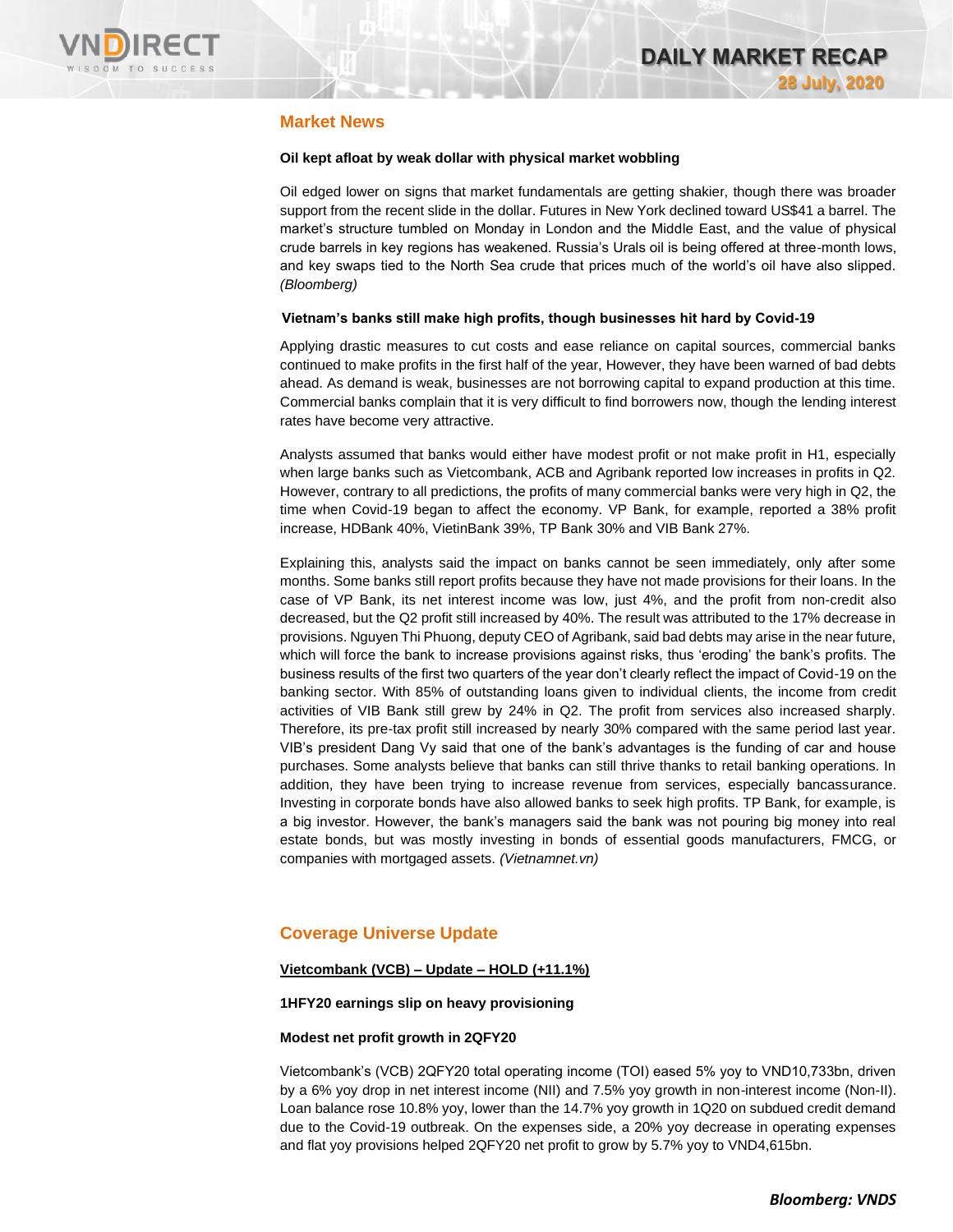

#### **1HFY20 net interest income stayed flat on yoy basis**

VCB posted a VND17,000bn NII in 1H20, on par with 1H19, on the back of +4.9% yoy loan balance and lower NIM. As at end-2Q19, VCB's credit grew 5% YTD, above the system's credit growth of 3.26%. The bank's credit cap is set at 10% for FY20, thus we believe VCB has sufficient room for lending expansion in 2H20F. 1H20 CoF inched up 15 bps yoy to 3.28%, as CASA ratio eased to 26.5% at end-1H20, from 27.5% at end-1H19 after switching the amount due to State Treasury from demand deposit to term deposit. Consequently, VCB's NIM eased to 2.91% at end-1H20, down 28bps yoy.

#### **1HFY20 Non-II formed only 40% our full-year forecast**

Non-II was VND5,907bn (-1.4% yoy) in 1HFY20 due to a decline in service fees to support customers hit by Covid-19, while net fee income grew at a modest 6.4% yoy. We expect VCB to book about VND1,800bn in upfront payment fees from FWD bancassurance deals in 2H20F, which will lift FY20F Non-II by 34% yoy.

#### **1HFY20 net profit slipped 3.1% yoy on heavy provisioning**

We observed that the bank was aggressive in both writing off bad debts and booking provisions. 1HFY20 provision expenses grew 21% yoy, leading to a spike in loan loss reserves (LLR) to 254.5% at end-2Q20, from 176.8% at end-2Q19, the highest among its peers. Non-performing loan ratio (NPL) was cut to 0.83%, from 1.0% at end-2Q19, while the bank did not write off any outstanding loans during the 1HFY20 period.

#### **Reiterate Hold with unchanged TP of VND86,200**

We reiterate our Hold rating and TP of VND86,200 based on an equal weighting of residual income valuation (COE: 13.0%; LTG: 4.0%) and 2.8x FY20F P/BV. A downside risk is higher-than-expected credit costs. An upside risk is a shorter period to book the one-off income from its exclusive bancassurance deal.

*Read the full report[: HERE](https://nhanha-public-api.vndirect.com.vn/click/OGE0ODlmZDA3MDVhYmY5ZTAxNzA1Y2ZkYmY4YjAwMDM=/MjRiZDRmMWI3ZGFjNDkzZmI3NTM2OWU4NmM5NzVmMmI=/24bd4f1b7dac493fb75369e86c975f2b-VCB_Update_20200728.pdf/cmVzZWFyY2hAdm5kaXJlY3QuY29tLnZu/MjA0MTI=)*

## **Hoa Phat Group (HPG) – Update – ADD (+22.2%)**

## **Stellar performance in 2Q20**

## **2Q20 NP growth rate at a two-year high**

- Hoa Phat Group (HPG) posted strong 2Q20 results, with revenue rising 35.3% yoy to VND20,422bn and net profit jumping 34.8% yoy to VND2,743bn.
- Steel revenue jumped 49.1% yoy in 2Q20 as sales volume surged 74.2% yoy. Sales volume included 480,263 tonnes of steel billets versus minimal volume seen in 2Q19. We estimate average selling prices slumped about 13.5% yoy in 2Q20 as the company attempted to gain more market share.
- The agriculture business recorded NP of VND360bn, up 22-fold from VND17bn in 2Q19 as pork prices soared 151% yoy in 2Q20. Pork prices jumped due to African swine flu.
- 1H20 revenue rose 31.9% yoy to VND39,655bn. 1H20 net profit increased 31.1% yoy to VND5,028bn, fulfilling 51.4% of our FY20F forecast.

#### **Steel sales volume outperformed the domestic steel industry**

• HPG's 1H20 construction steel sales volume was 1.5m tonnes (+12.4% yoy), outperforming the industry's 4.9m tonnes (-8.7% yoy). Thus, HPG's market share widened to 30.9% at end-2Q20 from 26.1% at end-FY19.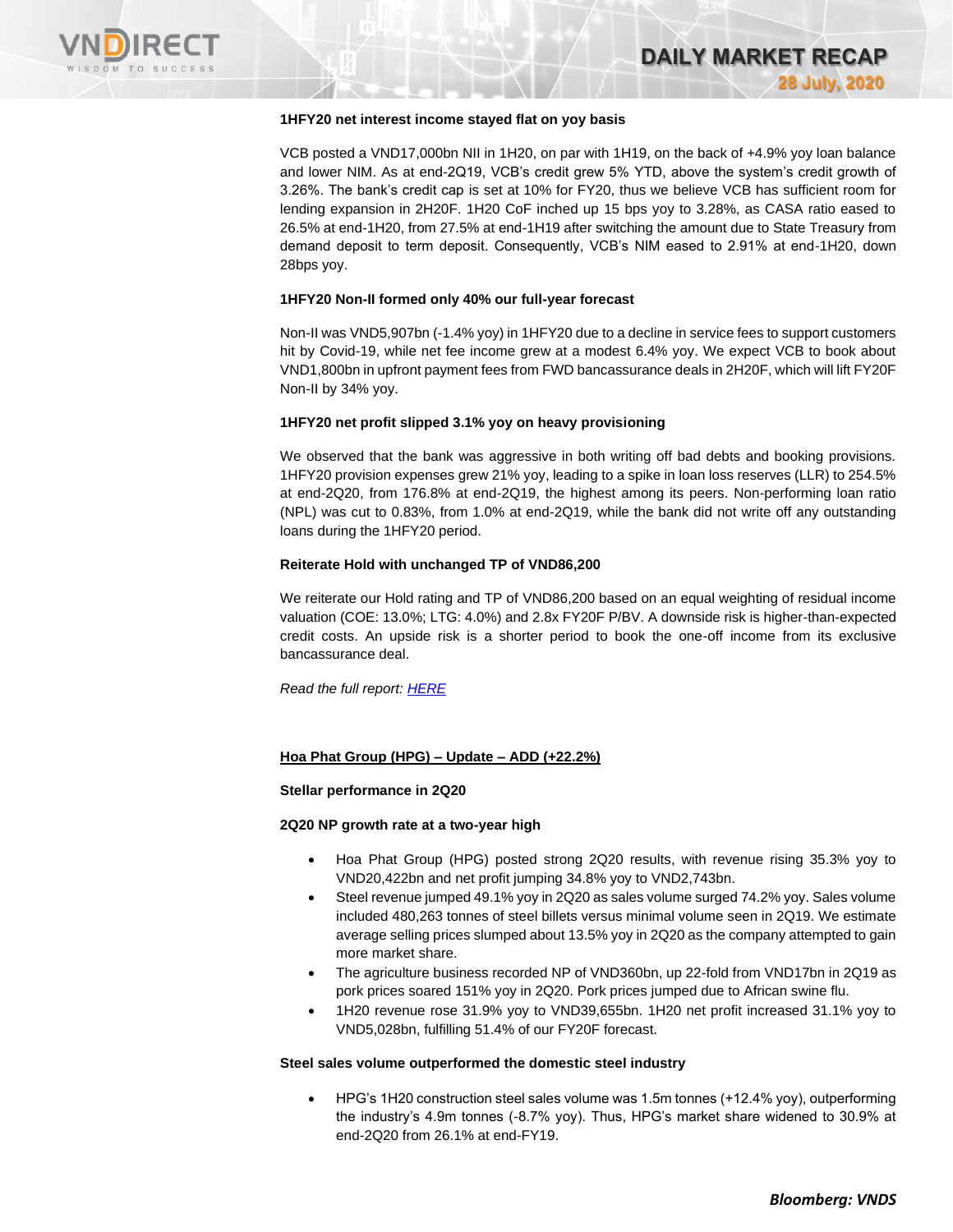

• HPG's 1H20 steel pipe sales volume dipped 4.4% yoy to 347,100 tonnes, which was still higher than the 6.9% yoy decline in the domestic steel industry. HPG accounted for about 31.1% of the steel pipe market at end-2Q20.

**DAILY MARKET RECAP** 

**28 July, 2020**

• In 1H20, HPG's sales volume was driven by 1) the southern market which rose 94% yoy to 357,182 tonnes, and 2) export sales which rose 67.4% yoy to 202,880 tonnes.

#### **Dung Quat Steel Complex (DQSC) Phase 1 at full capacity**

- Based on the HPG's reported steel billet output of 2.6m tonnes in 1H20, we estimate the blended utilisation rate of all existing steel facilities (including Hai Duong, Hung Yen and DQSC Phase 1) was about 98% in 2Q20.
- We note that HPG has just launched its second blast furnace and commenced production of DQSC Phase 1 in late Nov 2019. In our view, it is relatively positive that the plant is running at nearly full capacity just after seven months of operations.
- HPG's management expects to start hot-rolled coil (HRC) commercial production in Sep 20.

## **Reiterate Add with a TP of VND32,800**

- Our TP is based on an equal weighting of 1) 12M forward P/E of 8.0x on FY20F EPS; and 2) a DCF valuation over a 10-year projection period.
- Downside risks: 1) prolonged social distancing affecting steel demand, and 2) slowerthanexpected operation of HRC plant. Re-rating catalyst: lower-than-expected iron ore price.

*Read the full report[: HERE](https://nhanha-public-api.vndirect.com.vn/click/OGE0ODlmZDA3MDFjZjM0OTAxNzAxZWQ4OTRkZjAwMDk=/YWI5ZDhjY2E0MDk3NDgxNDk1NGE4NjAzY2Q1MDQzNjE=/ab9d8cca40974814954a8603cd504361-HPG_EarningsFlash_20200728.pdf/cmVzZWFyY2hAdm5kaXJlY3QuY29tLnZu/MjA0MTc=)*

## **Notable Corporate Events**

**Vincom Retail JSC (VRE VN HOSE) – 2Q20 Business results:** VRE's net revenue and after tax profit in 2Q20 declined 18% yoy and 46% yoy, respectively, to VND1,630bn and VND343bn, a company report showed. The profit plunge was in place as VRE spent VND375bn to support tenants hit by the COVID-19 pandemic. *(Dstock-uat.vndirect.com.vn)*

*<to be continued>*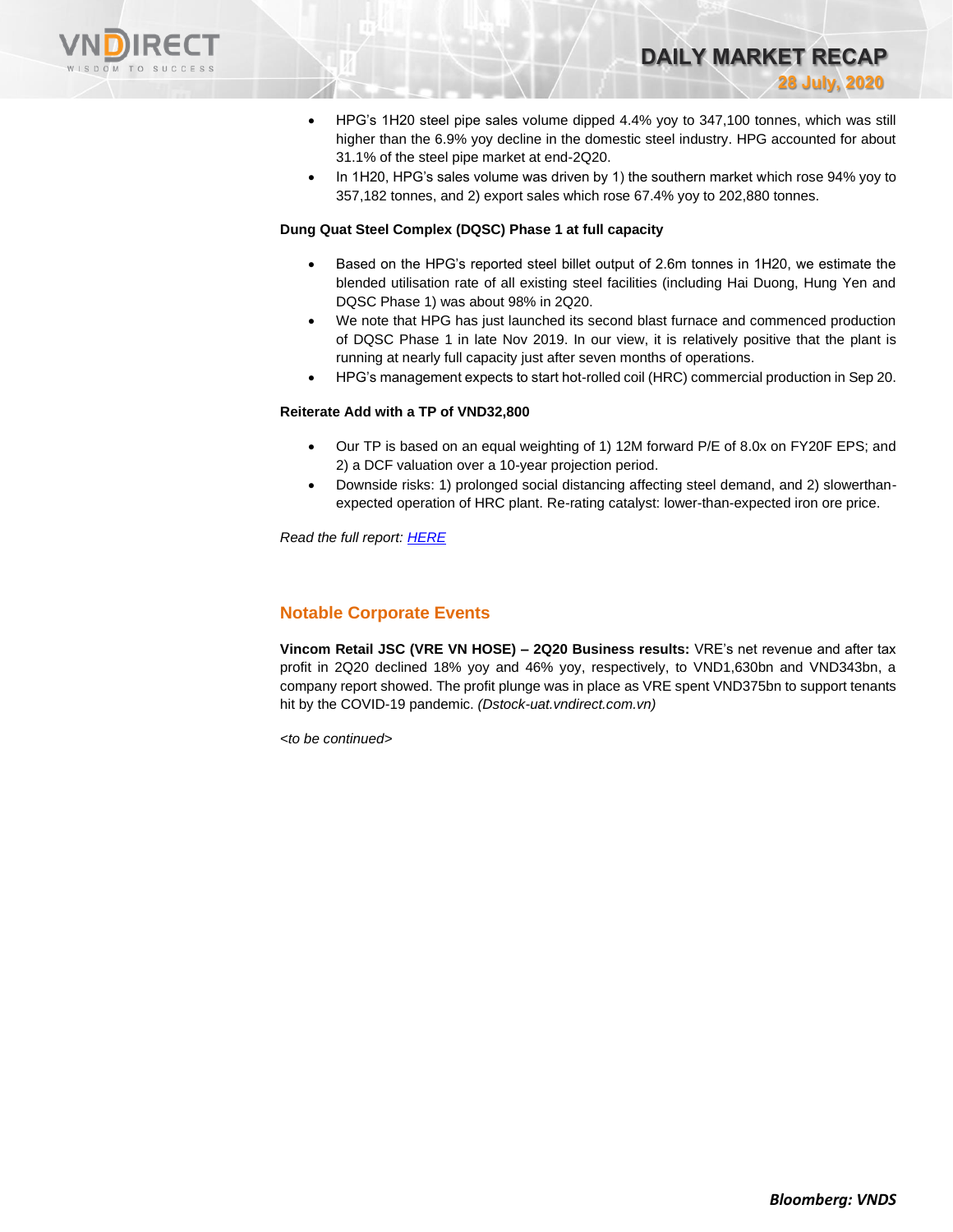## **VN RECT** WISDOM TO SUCCESS

# **DAILY MARKET RECAP 28 July, 2020**

# **COVERAGE SUMMARY**

|               |                    | <b>Adjusted target</b> |                       |               |                      |                      |
|---------------|--------------------|------------------------|-----------------------|---------------|----------------------|----------------------|
| <b>Ticker</b> | <b>Close price</b> | price                  | <b>Dividend yield</b> | <b>Upside</b> | <b>Recomendation</b> | <b>Latest report</b> |
|               |                    |                        |                       |               |                      |                      |
| PC1           | 17,400             | 17,200                 | 0.0%                  | $-1.1%$       | <b>HOLD</b>          | Link                 |
| <b>LPB</b>    | 8,500              | 10,000                 | 0.0%                  | 17.6%         | ADD                  | $Link$               |
| NLG           | 25,600             | 39,600                 | 2.8%                  | 57.5%         | <b>ADD</b>           | Link                 |
| <b>ACV</b>    | 53,500             | 82,900                 | 1.5%                  | 56.4%         | <b>ADD</b>           | $Link$               |
| <b>DPM</b>    | 14,100             | 15,800                 | 9.5%                  | 21.6%         | <b>ADD</b>           | Link                 |
| QNS           | 30,300             | 44,300                 | 2.3%                  | 48.5%         | ADD                  | Link                 |
| <b>LTG</b>    | 18,200             | 27,300                 | 10.5%                 | 60.5%         | ADD                  | Link                 |
| VCB           | 78,500             | 86,200                 | 1.3%                  | 11.1%         | <b>HOLD</b>          | Link                 |
| MBB           | 16,300             | 26,200                 | 6.0%                  | 66.8%         | <b>ADD</b>           | Link                 |
| <b>VPB</b>    | 20,700             | 25,000                 | 0.0%                  | 20.8%         | ADD                  | Link                 |
| <b>TCM</b>    | 20,100             | 28,200                 | 2.8%                  | 43.1%         | <b>ADD</b>           | Link                 |
| <b>HPG</b>    | 27,350             | 32,800                 | 2.3%                  | 22.2%         | ADD                  | <b>Link</b>          |
| <b>PVT</b>    | 9,550              | 14,400                 | 13.7%                 | 64.5%         | ADD                  | Link                 |
| <b>STK</b>    | 14,600             | 22,400                 | 10.4%                 | 63.9%         | ADD                  | $Link$               |
| <b>PNJ</b>    | 54,000             | 78,800                 | 3.4%                  | 49.3%         | ADD                  | <b>Link</b>          |
| <b>KDH</b>    | 23,700             | 28,300                 | 2.5%                  | 21.9%         | <b>ADD</b>           | $Link$               |
| <b>DCM</b>    | 8,310              | 8,900                  | 11.9%                 | 19.0%         | ADD                  | Link                 |
| <b>VTP</b>    | 129,800            | 111,000                | 1.9%                  | $-12.6%$      | <b>REDUCE</b>        | Link                 |
| ACB           | 22,900             | 28,500                 | 3.0%                  | 27.5%         | <b>ADD</b>           | Link                 |
| GAS           | 67,800             | 70,000                 | 6.2%                  | 9.4%          | <b>HOLD</b>          | <b>Link</b>          |
| <b>PVS</b>    | 11,300             | 16,500                 | 8.7%                  | 54.7%         | ADD                  | <b>Link</b>          |
| <b>PVD</b>    | 9,390              | 11,700                 | 0.0%                  | 24.6%         | <b>ADD</b>           | Link                 |
| <b>MSH</b>    | 26,850             | 51,600                 | 15.8%                 | 107.9%        | ADD                  | <b>Link</b>          |
| <b>MWG</b>    | 76,000             | 139,900                | 3.8%                  | 87.9%         | ADD                  | <b>Link</b>          |
| <b>POW</b>    | 9,310              | 16,700                 | 0.0%                  | 79.4%         | ADD                  | <b>Link</b>          |
| <b>TCB</b>    | 18,750             | 27,400                 | 0.0%                  | 46.1%         | ADD                  | <b>Link</b>          |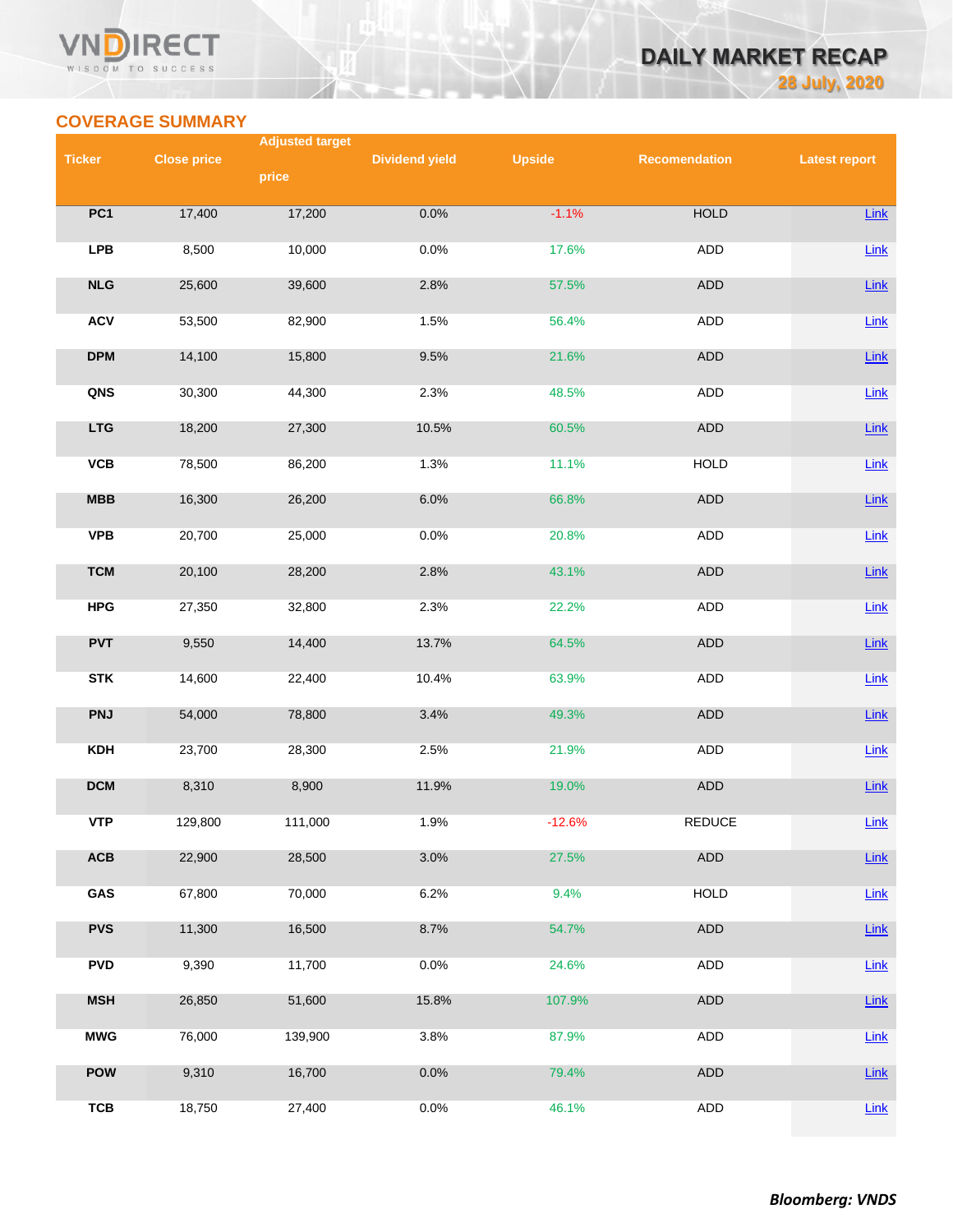

# **DAILY MARKET RECAP**

**28 July, 2020**

|               |                    | <b>Adjusted target</b> |                       |               |                      |                      |
|---------------|--------------------|------------------------|-----------------------|---------------|----------------------|----------------------|
| <b>Ticker</b> | <b>Close price</b> |                        | <b>Dividend yield</b> | <b>Upside</b> | <b>Recomendation</b> | <b>Latest report</b> |
|               |                    | price                  |                       |               |                      |                      |
|               |                    |                        |                       |               |                      |                      |
| <b>PPC</b>    | 23,600             | 27,400                 | 9.5%                  | 25.6%         | ADD                  | $Link$               |
| <b>VIB</b>    | 18,600             | 23,800                 | 0.0%                  | 28.0%         | ADD                  | Link                 |
| <b>KBC</b>    | 13,250             | 17,500                 | 0.0%                  | 32.1%         | <b>ADD</b>           | $Link$               |
| <b>VNM</b>    | 109,900            | 131,000                | 5.7%                  | 24.9%         | ADD                  | $Link$               |
|               |                    |                        |                       |               |                      |                      |
| <b>VHM</b>    | 75,800             | 104,300                | 1.5%                  | 39.1%         | ADD                  | Link                 |
| <b>VJC</b>    | 96,500             | 142,200                | 3.2%                  | 50.6%         | ADD                  | $Link$               |
| <b>VHC</b>    | 35,400             | 39,700                 | 3.5%                  | 15.6%         | ADD                  | $Link$               |
| <b>VRE</b>    | 27,200             | 38,000                 | 0.0%                  | 39.7%         | <b>ADD</b>           | $Link$               |
| <b>GMD</b>    | 18,350             | 29,500                 | 0.0%                  | 60.8%         | ADD                  | $Link$               |
| <b>DBC</b>    | 48,700             | 52,300                 | 3.1%                  | 10.5%         | <b>HOLD</b>          | Link                 |
| <b>FPT</b>    | 45,700             | 64,348                 | 5.1%                  | 45.9%         | ADD                  | $Link$               |
| <b>MML</b>    | 43,400             | 73,700                 | 0.0%                  | 69.8%         | ADD                  | Link                 |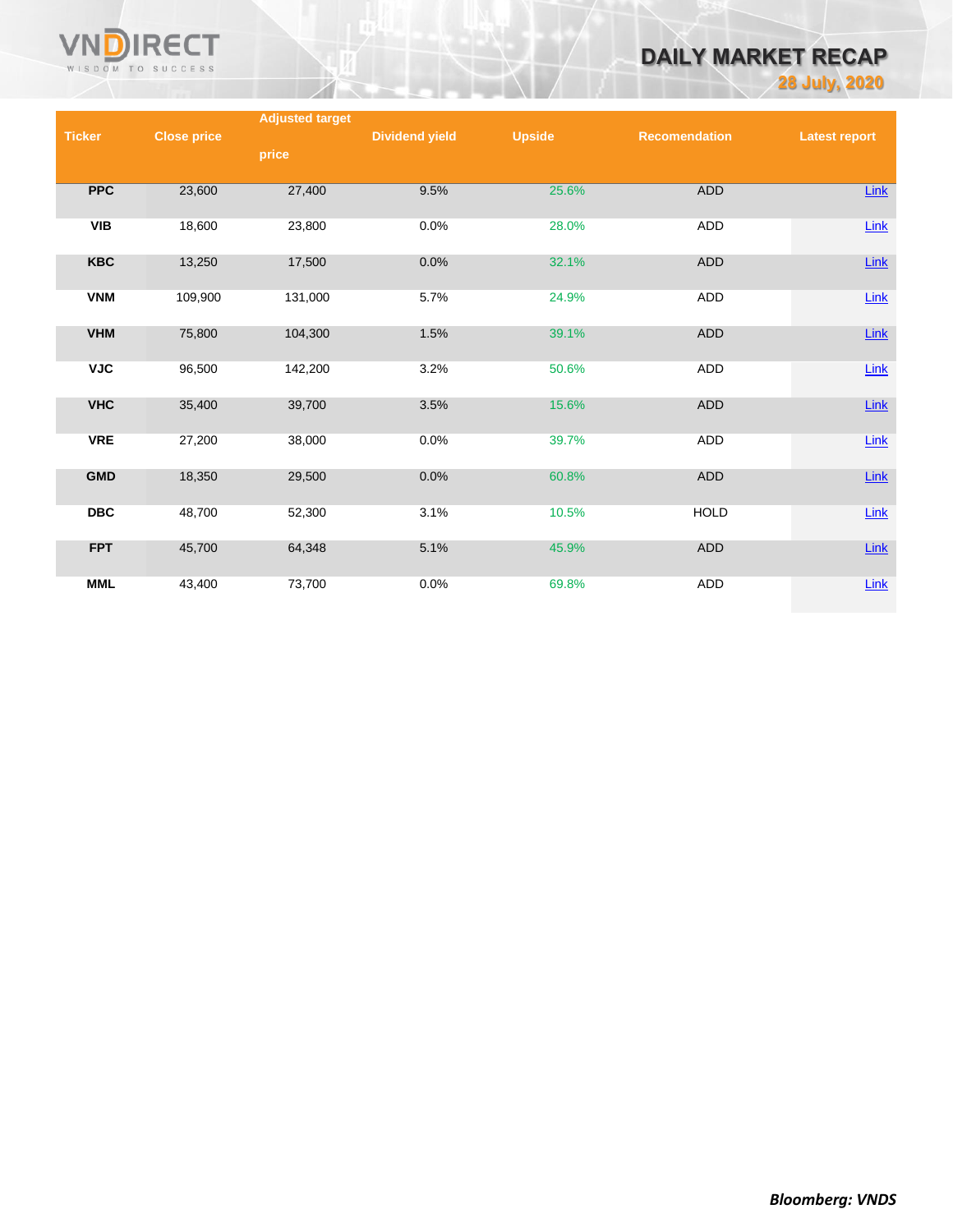## **MARKET MOVEMENTS**

WISDOM TO SUCCESS

RECT

|                    | <b>HOSE</b> |       |      |               |              |  |  |  |  |  |
|--------------------|-------------|-------|------|---------------|--------------|--|--|--|--|--|
| <b>Top gainers</b> |             |       |      |               | <b>VND</b>   |  |  |  |  |  |
| <b>Ticker</b>      | Last        | Cha   | %chq | Vol.          | <b>Index</b> |  |  |  |  |  |
|                    | Price       |       |      |               | impact       |  |  |  |  |  |
| <b>HSG</b>         | 10,400      | 680   |      | 7.00 15.11MLN | 0.086        |  |  |  |  |  |
| <b>DGW</b>         | 40,550      | 2,650 | 6.99 | 538,130       | 0.033        |  |  |  |  |  |
| QBS                | 1,990       | 130   | 6.99 | 184.970       | 0.003        |  |  |  |  |  |
| VTB                | 9,950       | 650   | 6.99 | 520           | 0.002        |  |  |  |  |  |
| <b>BFC</b>         | 11,500      | 750   | 6.98 | 238,410       | 0.012        |  |  |  |  |  |

| <b>Top losers</b> |              |          |         |         | <b>VND</b>   |
|-------------------|--------------|----------|---------|---------|--------------|
| <b>Ticker</b>     | Last         | Cha      | %chq    | Vol.    | <b>Index</b> |
|                   | <b>Price</b> |          |         |         | impact       |
| <b>DAH</b>        | 6,810        | $-510$   | $-6.97$ | 4.18MLN | $-0.005$     |
| <b>SGR</b>        | 18,700       | $-1,400$ | $-6.97$ | 12,110  | $-0.018$     |
| <b>PGD</b>        | 27,650       | $-2,050$ | $-6.90$ | 26,310  | $-0.053$     |
| LAF               | 7,570        | $-560$   | $-6.89$ | 50      | $-0.002$     |
| ST <sub>8</sub>   | 10,850       | $-800$   | $-6.87$ | 2,630   | $-0.006$     |

| <b>Top index movers</b> |              |       |      |         |              |  |  |  |  |
|-------------------------|--------------|-------|------|---------|--------------|--|--|--|--|
| <b>Ticker</b>           | Last         | Cha   | %chq | Vol.    | <b>Index</b> |  |  |  |  |
|                         | <b>Price</b> |       |      |         | impact       |  |  |  |  |
| VHM                     | 75,800       | 4,900 | 6.91 | 2.56MLN | 4.680        |  |  |  |  |
| <b>VNM</b>              | 109,900      | 6,500 | 6.29 | 1.39MLN | 3.228        |  |  |  |  |
| <b>BID</b>              | 37,850       | 2,300 | 6.47 | 1.19MLN | 2.638        |  |  |  |  |
| <b>GAS</b>              | 67,800       | 3,800 | 5.94 | 683,540 | 2.074        |  |  |  |  |
| <b>VCB</b>              | 78,500       | 1,500 | 1.95 | 910,690 | 1.586        |  |  |  |  |

| <b>VND</b><br><b>Top index laggers</b> |              |          |         |         |              |  |  |  |  |
|----------------------------------------|--------------|----------|---------|---------|--------------|--|--|--|--|
| <b>Ticker</b>                          | Last         | Cha      | %chq    | Vol.    | <b>Index</b> |  |  |  |  |
|                                        | <b>Price</b> |          |         |         | impact       |  |  |  |  |
| VJC                                    | 96,500       | $-1,400$ | $-1.43$ | 334,050 | $-0.216$     |  |  |  |  |
| <b>PGD</b>                             | 27,650       | $-2,050$ | $-6.90$ | 26,310  | $-0.053$     |  |  |  |  |
| <b>SGR</b>                             | 18,700       | $-1,400$ | $-6.97$ | 12,110  | $-0.018$     |  |  |  |  |
| <b>DTL</b>                             | 10,950       | $-800$   | $-6.81$ | 120     | $-0.014$     |  |  |  |  |
| SC <sub>5</sub>                        | 17,650       | $-1,250$ | $-6.60$ | 1,430   | $-0.014$     |  |  |  |  |

| <b>Top liquidity</b> |              |       |         |         | <b>VND</b>   | <b>Top liquidity</b> |              |       |      |                   | <b>VND</b> |
|----------------------|--------------|-------|---------|---------|--------------|----------------------|--------------|-------|------|-------------------|------------|
| Ticker               | Last         | Chg   | $%$ chg | Val.    | <b>Index</b> | Ticker               | Last         | Chg   | %chg | Val.              | Index      |
|                      | <b>Price</b> |       |         | (VNDbn) | impact       |                      | <b>Price</b> |       |      | (VNDbn)           | impact     |
| HPG                  | 27,350       | 1,400 | 5.39    | 380     | 1.102        | <b>ACB</b>           | 22,900       | 1,100 | 5.05 | 58                | 1.749      |
| <b>VHM</b>           | 75,800       | 4,900 | 6.91    | 188     | 4.680        | <b>PVS</b>           | 11,300       | 500   | 4.63 | 47                | 0.120      |
| DBC                  | 48,700       | 2,850 | 6.22    | 153     | 0.085        | <b>SHS</b>           | 10,300       | 900   | 9.57 | 30                | 0.131      |
| <b>HSG</b>           | 10,400       | 680   | 7.00    | 152     | 0.086        | <b>NVB</b>           | 8,700        | 200   | 2.35 | 30                | 0.078      |
| VNM                  | 109,900      | 6,500 | 6.29    | 148     | 3.228        | <b>SHB</b>           | 11,200       | 1,000 | 9.80 | 21                | 1.503      |
|                      |              |       |         |         |              |                      |              |       |      | Source: Bloomberg |            |

*Source: Bloomberg*

|                    |              | <b>HOSE</b> |         |                |              | <b>HNX</b>         |              |       |       |         |              |
|--------------------|--------------|-------------|---------|----------------|--------------|--------------------|--------------|-------|-------|---------|--------------|
| <b>Top gainers</b> |              |             |         |                | <b>VND</b>   | <b>Top gainers</b> |              |       |       |         | <b>VND</b>   |
| Ticker             | Last         | Chg         | $%$ chq | Vol.           | <b>Index</b> | Ticker             | Last         | Chg   | %chq  | Vol.    | <b>Index</b> |
|                    | <b>Price</b> |             |         |                | impact       |                    | <b>Price</b> |       |       |         | impact       |
| HSG                | 10.400       | 680         |         | 7.00 15.11 MLN | 0.086        | <b>AMV</b>         | 15,400       | 1,400 | 10.00 | 603,500 | 0.048        |
| <b>DGW</b>         | 40,550       | 2,650       | 6.99    | 538.130        | 0.033        | <b>APP</b>         | 3,300        | 300   | 10.00 | 200     | 0.001        |
| QBS                | 990, ا       | 130         | 6.99    | 184,970        | 0.003        | ART                | 2,200        | 200   | 10.00 | 2.10MLN | 0.019        |
| VTB                | 9,950        | 650         | 6.99    | 520            | 0.002        | SD <sub>2</sub>    | 5,500        | 500   | 10.00 | 3.100   | 0.004        |
| <b>BFC</b>         | 11,500       | 750         | 6.98    | 238,410        | 0.012        | VCS                | 58,400       | 5,300 | 9.98  | 267,300 | 0.171        |
|                    |              |             |         |                |              |                    |              |       |       |         |              |

| <b>Top losers</b> |              |          |         |         | <b>VND</b> | <b>Top losers</b> |              |          |          |         | <b>VND</b> |
|-------------------|--------------|----------|---------|---------|------------|-------------------|--------------|----------|----------|---------|------------|
| Ticker            | Last         | Chg      | $%$ chg | Vol.    | Index      | Ticker            | Last         | Chg      | $%$ chg  | Vol.    | Index      |
|                   | <b>Price</b> |          |         |         | impact     |                   | <b>Price</b> |          |          |         | impact     |
| DAH               | 6.810        | $-510$   | $-6.97$ | 4.18MLN | $-0.005$   | BII               | 600          | $-100$   | $-14.29$ | 297.900 | $-0.004$   |
| <b>SGR</b>        | 18,700       | $-1,400$ | $-6.97$ | 12,110  | $-0.018$   | <b>API</b>        | 8,100        | $-900$   | $-10.00$ | 100     | $-0.012$   |
| PGD               | 27,650       | $-2,050$ | $-6.90$ | 26.310  | $-0.053$   | <b>BTS</b>        | 4,500        | $-500$   | $-10.00$ | 18,600  | $-0.006$   |
| LAF               | 7,570        | $-560$   | $-6.89$ | 50      | $-0.002$   | <b>MCC</b>        | 12,700       | $-1,400$ | $-9.93$  | 100     | $-0.003$   |
| ST <sub>8</sub>   | 10,850       | $-800$   | $-6.87$ | 2,630   | $-0.006$   | VTL               | 22,700       | $-2,500$ | $-9.92$  | 100     | $-0.004$   |

| <b>Top index movers</b> |              |       |         |         | <b>VND</b>   | Top index movers |              |       |      |         | <b>VND</b>   |
|-------------------------|--------------|-------|---------|---------|--------------|------------------|--------------|-------|------|---------|--------------|
| Ticker                  | Last         | Chg   | $%$ chq | Vol.    | <b>Index</b> | Ticker           | Last         | Chg   | %chq | Vol.    | <b>Index</b> |
|                         | <b>Price</b> |       |         |         | impact       |                  | <b>Price</b> |       |      |         | impact       |
| VHM                     | 75.800       | 4.900 | 6.91    | 2.56MLN | 4.680        | ACB              | 22,900       | 1,100 | 5.05 | 2.60MLN | 1.749        |
| <b>VNM</b>              | 109.900      | 6.500 | 6.29    | 1.39MLN | 3.228        | <b>SHB</b>       | 11,200       | 1.000 | 9.80 | 2.00MLN | 1.503        |
| BID                     | 37,850       | 2,300 | 6.47    | 1.19MLN | 2.638        | <b>VCS</b>       | 58.400       | 5,300 | 9.98 | 267.300 | 0.171        |
| <b>GAS</b>              | 67,800       | 3,800 | 5.94    | 683.540 | 2.074        | <b>SHS</b>       | 10,300       | 900   | 9.57 | 2.99MLN | 0.131        |
| VCB                     | 78,500       | 1,500 | 1.95    | 910.690 | 1.586        | <b>PVS</b>       | 11,300       | 500   | 4.63 | 4.25MLN | 0.120        |

|            | <b>VND</b><br><b>Top index laggers</b> |          |         |         |          |            | <b>VND</b><br>Top index laggers |          |          |         |              |  |  |
|------------|----------------------------------------|----------|---------|---------|----------|------------|---------------------------------|----------|----------|---------|--------------|--|--|
| Ticker     | Last                                   | Chg      | $%$ chg | Vol.    | Index    | Ticker     | Last                            | Chg      | $%$ chg  | Vol.    | <b>Index</b> |  |  |
|            | <b>Price</b>                           |          |         |         | impact   |            | <b>Price</b>                    |          |          |         | impact       |  |  |
| VJC        | 96.500                                 | $-1.400$ | $-1.43$ | 334.050 | $-0.216$ | S99        | 15.900                          | $-300$   | $-1.85$  | 546.400 | $-0.014$     |  |  |
| PGD        | 27,650                                 | $-2,050$ | $-6.90$ | 26.310  | $-0.053$ | <b>RCL</b> | 19,400                          | $-2.100$ | $-9.77$  | 1,000   | $-0.012$     |  |  |
| <b>SGR</b> | 18.700                                 | $-1.400$ | $-6.97$ | 12.110  | $-0.018$ | <b>API</b> | 8.100                           | -900     | $-10.00$ | 100     | $-0.012$     |  |  |
| DTL        | 10.950                                 | $-800$   | $-6.81$ | 120     | $-0.014$ | <b>MAS</b> | 27,500                          | $-3,000$ | $-9.84$  | 2.900   | $-0.008$     |  |  |
| SC5        | 17,650                                 | $-1,250$ | $-6.60$ | 430, ا  | $-0.014$ | <b>BTS</b> | 4,500                           | $-500$   | $-10.00$ | 18,600  | $-0.006$     |  |  |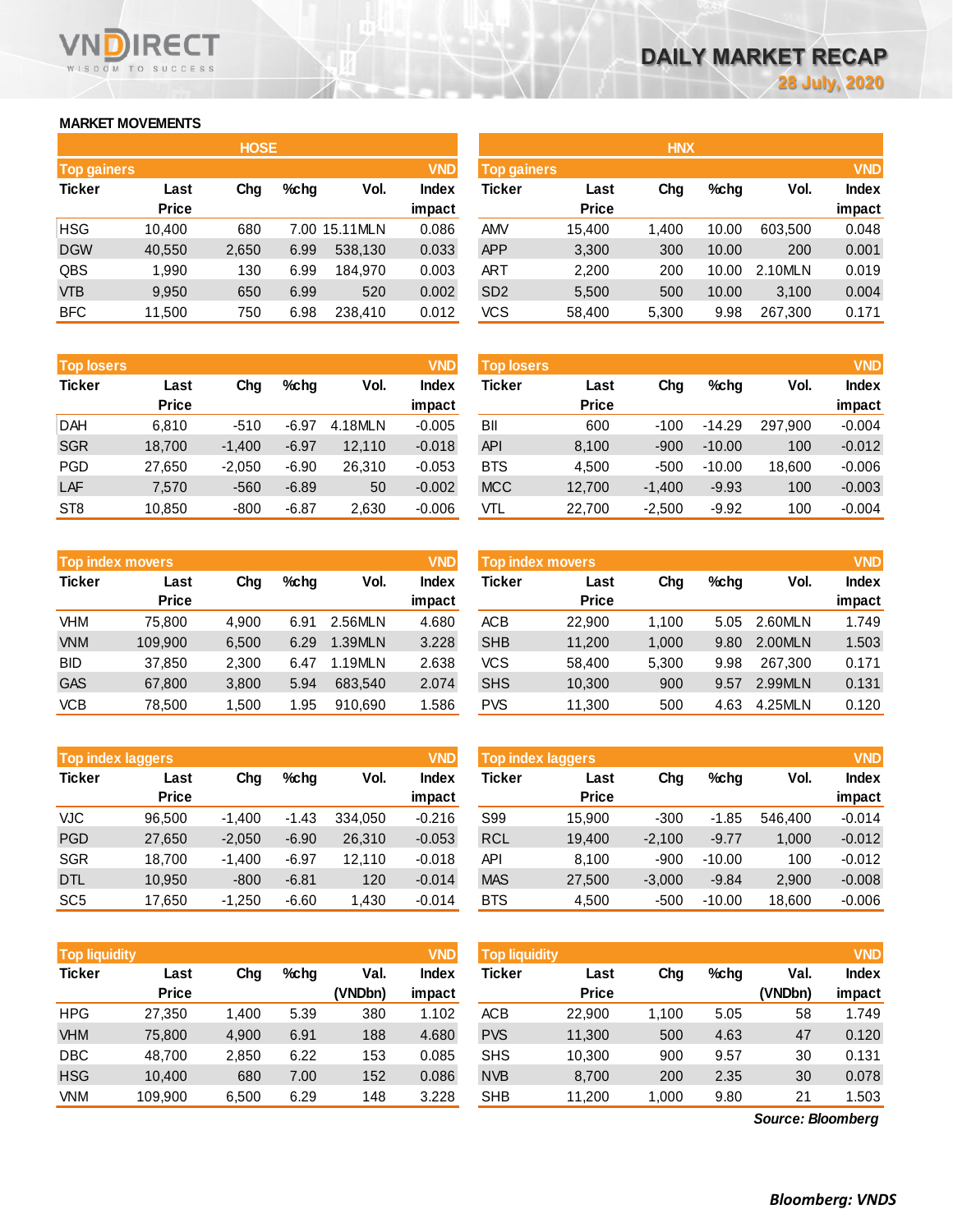

## **FOREIGN ACTIVITIES**

| Volume (Mn'shs)       | <b>HOSE</b> | <b>HNX</b> | <b>Value (VND'bn)</b> | <b>HOSE</b> | <b>HNX</b> |
|-----------------------|-------------|------------|-----------------------|-------------|------------|
| <b>BUY</b>            | 24.5        | 0.5        | <b>BUY</b>            | 631.5       | 6.4        |
| % of market           | 7.7%        | $1.0\%$    | % of market           | 12.9%       | 1.5%       |
| <b>SELL</b>           | 13.2        | 0.2        | SELL                  | 435.1       | 2.5        |
| % of market           | 4.2%        | 0.4%       | % of market           | 8.9%        | 0.6%       |
| <b>NET BUY (SELL)</b> | 11.3        | 0.3        | <b>NET BUY (SELL)</b> | 196.5       | 4.0        |

*Source: HSX, HNX*

**Foreign net buy/sell (30 days) in VND'bn**



## **YTD ACCUMULATION**

| <b>Volume (MIn'shs)</b> | <b>HOSE</b> | <b>HNX</b> | Value (VND'bn)        | <b>HOSE</b> | <b>HNX</b>                           |
|-------------------------|-------------|------------|-----------------------|-------------|--------------------------------------|
| <b>BUY</b>              | 2,643.0     | 68.7       | <b>BUY</b>            | 101,084.1   | 770.8                                |
| % of market             | 6.7%        | 0.9%       | % of market           | 15.0%       | 0.5%                                 |
| <b>SELL</b>             | 3,411.5     | 286.7      | SELL                  | 103,826.0   | 2,822.1                              |
| % of market             | 8.7%        | 3.8%       | % of market           | 15.4%       | 1.7%                                 |
| <b>NET BUY (SELL)</b>   | (768.5)     | (218.0)    | <b>NET BUY (SELL)</b> | (2,741.9)   | (2,051.3)<br><b>Source: HSX, HNX</b> |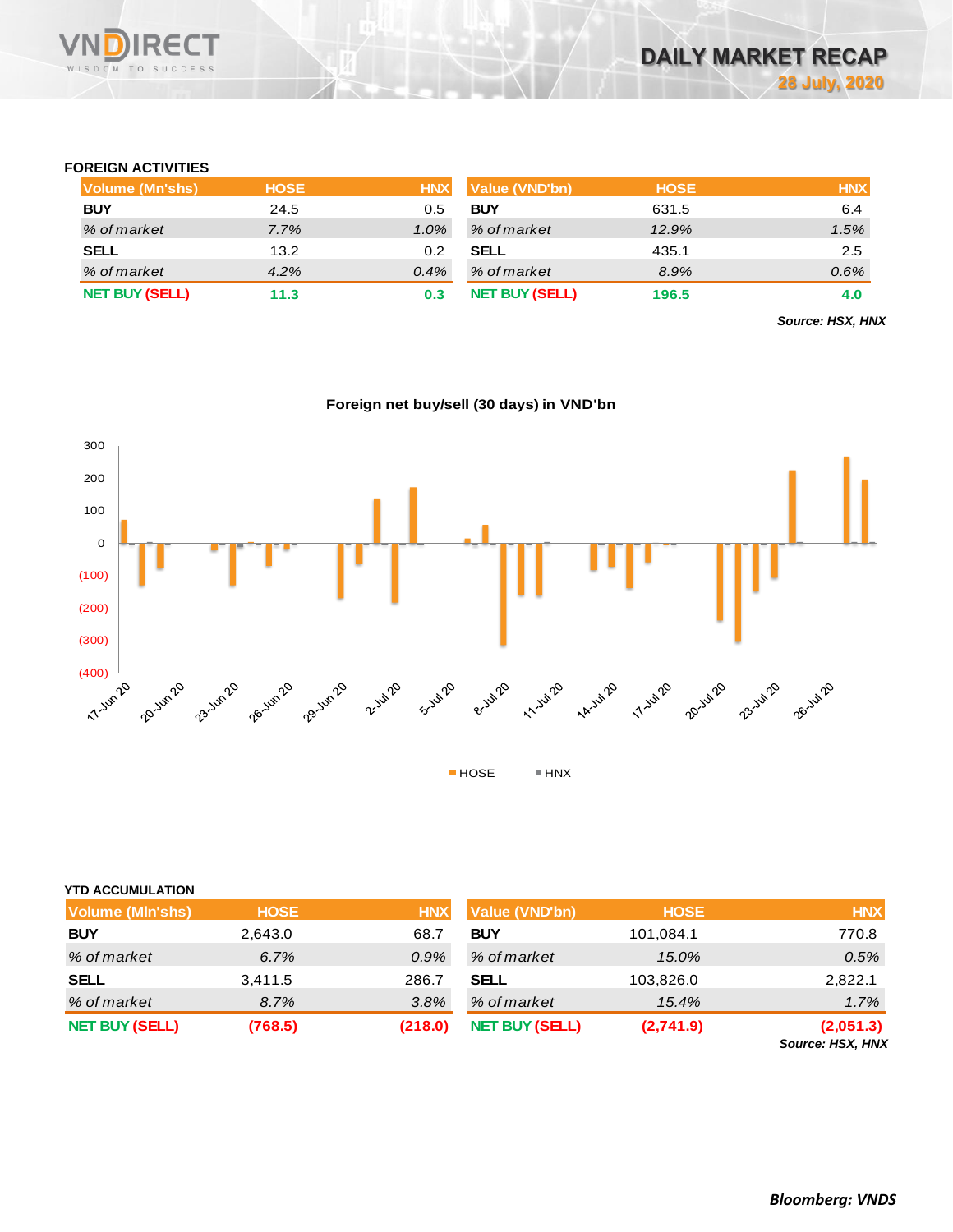# **FOREIGN ACTIVITIES**

WISDOM TO SUCCESS

**RECT** 

VND

|               |                               | <b>HOSE</b> |      |       |                        | <b>HNX</b>                    |                      |       |      |       |                 |  |
|---------------|-------------------------------|-------------|------|-------|------------------------|-------------------------------|----------------------|-------|------|-------|-----------------|--|
|               | Top buy by foreigners (value) |             |      |       | <b>VND'bn</b>          | Top buy by foreigners (value) |                      |       |      |       |                 |  |
| <b>Ticker</b> | Last<br><b>Price</b>          | Chg         | %chg | Value | <b>Index</b><br>impact | Ticker                        | Last<br><b>Price</b> | Chg   | %chg | Value | Index<br>impact |  |
| <b>VNM</b>    | 109,900                       | 6,500       | 6.29 | 97.0  | 3.214                  | <b>VCS</b>                    | 58,400               | 5,300 | 9.98 | 3.4   | 0.000           |  |
| <b>VHM</b>    | 75,800                        | 4,900       | 6.91 | 92.8  | 4.660                  | <b>DHT</b>                    | 54,800               | 2,900 | 5.59 | 1.4   | 0.000           |  |
| <b>HPG</b>    | 27,350                        | 1,400       | 5.39 | 60.3  | 1.097                  | <b>HUT</b>                    | 2,000                | 100   | 5.26 | 0.8   | 0.000           |  |
| <b>VRE</b>    | 27,200                        | 400         | 1.49 | 37.6  | 0.264                  | <b>IDV</b>                    | 42,000               | 500   | 1.20 | 0.2   | 0.000           |  |
| <b>MSN</b>    | 50,500                        | 1,000       | 2.02 | 32.5  | 0.332                  | <b>BVS</b>                    | 9,400                | 400   | 4.44 | 0.2   | 0.000           |  |

|               | Top sell by foreigners (value) |       |      |       | <b>VND'bn</b>          | Top sell by foreigners (value) |                      | <b>VND'bn</b> |       |       |                 |
|---------------|--------------------------------|-------|------|-------|------------------------|--------------------------------|----------------------|---------------|-------|-------|-----------------|
| <b>Ticker</b> | Last<br><b>Price</b>           | Chg   | %chg | Value | <b>Index</b><br>impact | <b>Ticker</b>                  | Last<br><b>Price</b> | Chg           | %chg  | Value | Index<br>impact |
| VNM           | 109,900                        | 6,500 | 6.29 | 76.6  | 3.214                  | <b>VCS</b>                     | 58.400               | 5,300         | 9.98  | 1.0   | 0.000           |
| <b>VRE</b>    | 27,200                         | 400   | 1.49 | 49.4  | 0.264                  | <b>PLC</b>                     | 14,300               | 600           | 4.38  | 0.3   | 0.000           |
| VHM           | 75,800                         | 4,900 | 6.91 | 45.7  | 4.660                  | VIX                            | 8,900                | 800           | 9.88  | 0.2   | 0.000           |
| <b>MSN</b>    | 50,500                         | 1,000 | 2.02 | 37.7  | 0.332                  | <b>BVS</b>                     | 9,400                | 400           | 4.44  | 0.2   | 0.000           |
| <b>HPG</b>    | 27,350                         | 1,400 | 5.39 | 36.5  | .097                   | amv                            | 15.400               | 1.400         | 10.00 | 0.2   | 0.000           |

|               | Top net buy by foreigners (value) |       |      |       |                 | Top net buy by foreigners (value) |                      | <b>VND'bn</b> |      |       |                        |
|---------------|-----------------------------------|-------|------|-------|-----------------|-----------------------------------|----------------------|---------------|------|-------|------------------------|
| <b>Ticker</b> | Last<br><b>Price</b>              | Chg   | %chg | Value | Index<br>impact | Ticker                            | Last<br><b>Price</b> | Chg           | %chg | Value | <b>Index</b><br>impact |
| VHM           | 75,800                            | 4,900 | 6.91 | 47.1  | 4.660           | <b>VCS</b>                        | 58,400               | 5,300         | 9.98 | 2.4   | 0.000                  |
| <b>HPG</b>    | 27,350                            | 1,400 | 5.39 | 23.8  | 1.097           | <b>DHT</b>                        | 54,800               | 2,900         | 5.59 | 1.4   | 0.000                  |
| VNM           | 109,900                           | 6,500 | 6.29 | 20.4  | 3.214           | HUT                               | 2.000                | 100           | 5.26 | 0.8   | 0.000                  |
| <b>POW</b>    | 9,310                             | 510   | 5.80 | 19.4  | 0.339           | <b>IDV</b>                        | 42,000               | 500           | 1.20 | 0.2   | 0.000                  |
| <b>MBB</b>    | 16,300                            | 950   | 6.19 | 15.1  | 0.657           | <b>PGN</b>                        | 13.400               | 600           | 4.69 | 0.1   | 0.000                  |

|               | <b>VND'bn</b><br>Top net sell by foreigners (value) |          |         |         |                 |                 | Top net sell by foreigners (value) |       |       |         |                 |  |
|---------------|-----------------------------------------------------|----------|---------|---------|-----------------|-----------------|------------------------------------|-------|-------|---------|-----------------|--|
| <b>Ticker</b> | Last<br><b>Price</b>                                | Chg      | %chg    | Value   | Index<br>impact | Ticker          | Last<br>Price                      | Chg   | %chg  | Value   | Index<br>impact |  |
| <b>VJC</b>    | 96,500                                              | $-1,400$ | $-1.43$ | $-12.6$ | $-0.215$        | <b>PLC</b>      | 14,300                             | 600   | 4.38  | $-0.28$ | 0.000           |  |
| <b>VRE</b>    | 27,200                                              | 400      | 1.49    | $-11.7$ | 0.264           | VIX             | 8,900                              | 800   | 9.88  | $-0.25$ | 0.000           |  |
| <b>HSG</b>    | 10,400                                              | 680      | 7.00    | $-6.7$  | 0.086           | SD <sub>6</sub> | 2,100                              | 100   | 5.00  | $-0.15$ | 0.000           |  |
| <b>NLG</b>    | 25,600                                              | 200      | 0.79    | $-5.3$  | 0.015           | <b>AMV</b>      | 15,400                             | 1,400 | 10.00 | $-0.13$ | 0.000           |  |
| <b>MSN</b>    | 50,500                                              | 1,000    | 2.02    | $-5.2$  | 0.332           | <b>DNP</b>      | 17,900                             | 900   | 5.29  | $-0.13$ | 0.000           |  |
| -------       |                                                     |          |         |         |                 |                 |                                    |       |       |         |                 |  |

*28-Jul-20*

*Source: Bloomberg, HOSE, HNX*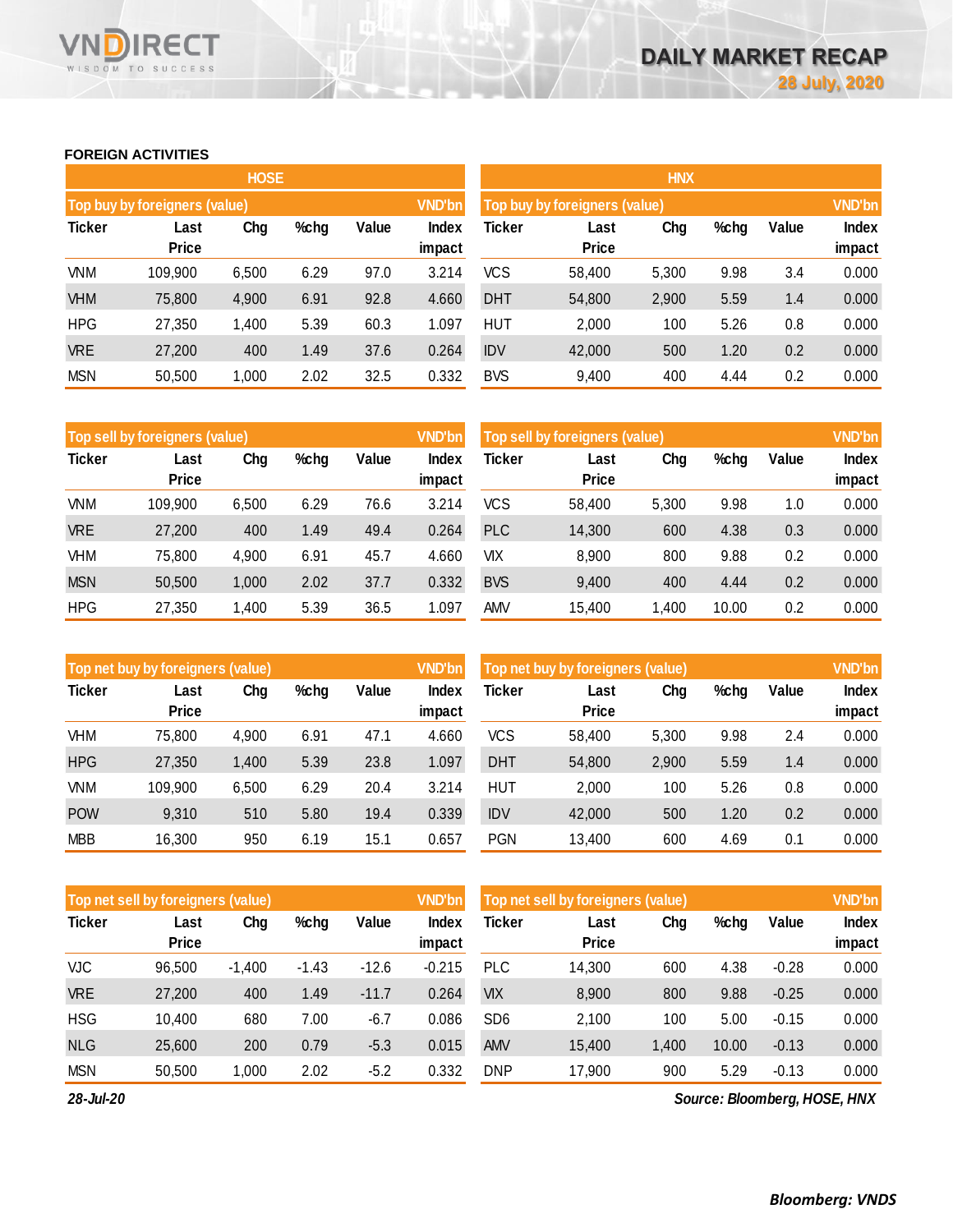# **TOP 60 MARKET CAP STOCKS SNAPSHOT ON HOSE**

T.

WISDOM TO SUCCESS

| No. Ticker             | <b>Price</b>     |                    | Price change (%)  |                       |                | Mkt. Cap Outs. Vol. Float ratio |               |              | Avail. Fil Ave. daily vol. | P/E          | P/B          | <b>ROE</b>   | <b>ROA</b>  |
|------------------------|------------------|--------------------|-------------------|-----------------------|----------------|---------------------------------|---------------|--------------|----------------------------|--------------|--------------|--------------|-------------|
|                        | <b>VND</b>       | 1M                 | 3M                | 6M                    | <b>US\$mln</b> | <b>MIn'shs</b>                  | %             |              | $% (30 days-shs)$          | $\pmb{\chi}$ | $\pmb{\chi}$ | $\%$         | %           |
| 1 VCB VM               | 78,500           | $-5.8$             | 17.2              | $-16.0$               | 12,555         | 3,709                           | 25.2          | 6.3          | 834,333                    | 16.0         | 3.3          | 22.0         | 1.6         |
| 2 VIC VM               | 85,200           | $-6.9$             | $-7.4$            | $-25.8$               | 12,427         | 3,382                           | 23.2          | 22.8         | 382,345                    | 40.7         | 3.6          | 10.6         | 1.9         |
| 3 VHM VM               | 75,800           | 0.3                | 17.3              | $-15.2$               | 10,752         | 3,290                           | 23.4          | 28.9         | 1,716,854                  | 11.2         | 3.6          | 37.0         | 12.3        |
| 4 VNM VM               | 109,900          | $-5.2$             | 9.4<br>7.7        | $-9.4$<br>$-31.8$     | 8,253          | 1,741                           | 71.2          | 41.3         | 979,954                    | 20.2<br>17.7 | 6.4<br>2.0   | 32.5<br>12.0 | 25.0        |
| 5 BID VM<br>6 GAS VM   | 37,850<br>67,800 | $-5.1$<br>$-6.1$   | 8.0               | $-28.6$               | 6,565<br>5,596 | 4,022<br>1,914                  | 19.0<br>4.2   | 12.3<br>45.7 | 895,805<br>505,756         | 13.2         | 2.5          | 20.4         | 0.6<br>15.0 |
| 7 SAB VM               | 180,000          | 9.2                | 5.9               | $-22.6$               | 4,978          | 641                             | 10.4          | 36.7         | 135,697                    | 26.8         | 6.7          | 27.2         | 19.2        |
| 8 CTG VM               | 21,700           | $-3.8$             | 13.9              | $-15.2$               | 3,484          | 3,723                           | 35.5          | 0.0          | 3,781,158                  | 7.2          | 1.0          | 14.6         | 0.9         |
| 9 HPG VM               | 27,350           | 0.6                | 27.8              | 4.0                   | 3,256          | 2,761                           | 52.9          | 13.3         | 11,919,920                 | 8.7          | 1.4          | 18.1         | 8.5         |
| 10 TCB VM              | 18,750           | $-7.9$             | 9.6               | $-22.5$               | 2,830          | 3,500                           | 70.0          | 0.0          | 1,317,044                  | 6.0          | 1.0          | 17.7         | 2.9         |
| 11 VRE VM              | 27,200           | 3.8                | 19.6              | $-16.6$               | 2,665          | 2,272                           | 39.7          | 18.1         | 2,252,439                  | 22.2         | 2.3          | 10.3         | 7.7         |
| 12 NVL VM              | 63,600           | 1.9                | 19.8              | 13.6                  | 2,659          | 970                             | 28.9          | 32.1         | 1,032,623                  | 17.7         | 2.7          | 16.3         | 4.3         |
| 13 MSN VM              | 50,500           | $-10.5$            | $-15.4$           | $-5.4$                | 2,546          | 1,169                           | 36.4          | 10.3         | 1,182,622                  | 12.7         | 1.4          | 12.7         | 5.4         |
| 14 PLX VM              | 43,600           | $-4.8$             | 9.8               | $-23.9$               | 2,267          | 1,206                           | 10.0          | 5.4          | 1,112,361                  | 47.5         | 2.8          | 5.2          | 1.9         |
| 15 VJC VM              | 96,500           | $-11.1$            | $-14.5$           | $-34.1$               | 2,180          | 524                             | 46.2          | 12.0         | 323,284                    | 13.6         | 3.4          | 26.3         | 8.7         |
| 16 VPB VM              | 20,700           | $-5.9$             | $-1.4$            | $-12.3$               | 2,176          | 2,438                           | 73.4          | 0.0          | 2,770,696                  | 5.0          | 1.1          | 23.5         | 2.7         |
| 17 GVR VM<br>18 MBB VM | 10,600<br>16,300 | $-10.9$<br>$-6.1$  | $-1.9$<br>3.2     | <b>N/A</b><br>$-27.2$ | 1,828<br>1,695 | 4,000<br>2,411                  | 100.0<br>67.1 | 12.5<br>0.0  | 1,208,006<br>3,522,182     | 12.9<br>4.8  | 0.9<br>0.9   | 7.1<br>20.1  | 4.2<br>1.9  |
| 19 FPT VM              | 45,700           | $-2.5$             | 3.7               | $-7.0$                | 1,545          | 784                             | 75.5          | 0.0          | 1,357,627                  | 10.9         | 2.4          | 23.4         | 10.3        |
| 20 MWG VM              | 76,000           | $-9.7$             | $-6.1$            | $-36.2$               | 1,484          | 453                             | 89.1          | 0.0          | 691,944                    | 8.6          | 2.6          | 33.6         | 11.7        |
| 21 HVN VM              | 23,000           | $-12.5$            | $-11.9$           | $-29.9$               | 1,407          | 1,418                           | 3.9           | 20.7         | 455,150                    | 13.9         | 1.8          | 12.9         | 3.0         |
| 22 BVHVM               | 41,900           | $-11.8$            | $-9.1$            | $-37.5$               | 1,341          | 742                             | 31.9          | 20.8         | 539,002                    | 32.1         | 1.6          | 5.3          | 0.7         |
| 23 HDB VM              | 24,000           | $-5.3$             | 16.8              | $-17.2$               | 1,000          | 966                             | 71.3          | 9.5          | 904,994                    | 6.5          | 1.2          | 20.8         | 1.6         |
| 24 POW VM              | 9,310            | $-8.7$             | $-9.6$            | $-16.1$               | 940            | 2,342                           | 87.9          | 37.8         | 3,190,102                  | 9.1          | 0.8          | 9.4          | 4.4         |
| 25 EIB VM              | 16,500           | $-7.0$             | 8.9               | $-5.4$                | 875            | 1,229                           | 94.0          | 0.0          | 126,557                    | 21.3         | 1.3          | 6.1          | 0.6         |
| 26 STB VM              | 10,550           | $-6.6$             | 17.5              | $-3.2$                | 821            | 1,804                           | 96.2          | 14.7         | 10,831,410                 | 7.8          | 0.7          | 9.2          | 0.5         |
| 27 TPB VM              | 20,850           | $-1.4$             | 19.1              | $-3.0$                | 734            | 817                             | 53.4          | 0.0          | 75,110                     | 5.0          | 1.2          | 26.6         | 2.1         |
| 28 HNG VM              | 12,000           | $-21.6$            | $-7.7$            | $-14.6$               | 574            | 1,109                           | 18.8          | 48.7         | 559,455                    | <b>N/A</b>   | 1.4          | $-23.3$      | $-8.5$      |
| 29 KDH VM              | 23,700           | 0.4                | 15.3              | $-8.5$                | 536            | 525                             | 79.8          | 5.1          | 570,592                    | 13.3         | 1.7          | 13.1         | 8.4         |
| 30 PNJ VM              | 54,000           | $-9.4$             | $-5.6$            | $-40.9$               | 524            | 225                             | 71.5          | 0.0          | 417,540                    | 11.7         | 2.6          | 23.6         | 14.1        |
| 31 DHG VM<br>32 BHN VM | 92,000<br>49,500 | 1.0<br>$-7.1$      | $-2.0$<br>$-11.6$ | 4.5<br>$-31.3$        | 519<br>495     | 131<br>232                      | 5.2<br>0.9    | 45.4<br>31.5 | 11,125<br>3,040            | 18.2<br>31.0 | 3.8<br>2.6   | 21.2<br>8.4  | 15.9<br>4.8 |
| 33 REE VM              | 32,300           | 3.5                | 6.4               | $-12.7$               | 432            | 310                             | 57.8          | 0.0          | 336,794                    | 6.5          | 1.0          | 16.0         | 8.2         |
| 34 PDR VM              | 24,500           | 0.8                | 10.5              | 4.5                   | 391            | 370                             | 37.2          | 48.1         | 655,448                    | 10.2         | 2.2          | 23.3         | 7.1         |
| 35 GEX VM              | 19,200           | 11.3               | 23.9              | $-3.0$                | 389            | 470                             | 80.7          | 33.5         | 2,631,878                  | 14.5         | 1.5          | 10.6         | 3.3         |
| 36 LGC VM              | 45,800           | 7.8                | 9.0               | 15.9                  | 381            | 193                             | 0.6           | 4.0          | 18,207                     | 25.5         | 2.9          | 12.0         | 3.2         |
| 37 VGC VM              | 19,400           | 2.6                | 12.1              | 6.3                   | 375            | 448                             | 34.5          | 39.0         | 563,403                    | 13.3         | 1.3          | 10.1         | 3.5         |
| 38 SSIVM               | 14,200           | $-8.4$             | 9.7               | $-14.7$               | 368            | 601                             | 83.6          | 51.0         | 5,363,837                  | 11.6         | 0.9          | 7.8          | 2.7         |
| 39 SBT VM              | 14,000           | $-3.8$             | 2.6               | $-24.7$               | 354            | 587                             | 18.4          | 94.4         | 3,243,508                  | 82.0         | 1.1          | 1.5          | 0.6         |
| 40 PPC VM              | 23,600           | $-3.3$             | $-6.2$            | $-10.4$               | 326            | 321                             | 24.6          | 32.5         | 120,551                    | 6.9          | 1.3          | 18.5         | 15.7        |
| 41 TCH VM              | 20,000           | $-7.8$             | $-2.9$            | -50.7                 | 305            | 353                             | 50.0          | 44.7         | 3,491,175                  | 10.7         | 1.5          | 14.5         | 8.4         |
| 42 PHR VM              | 51,500           | 1.0                | 12.3              | 28.8                  | 301            | 135                             | 32.8          | 38.9         | 1,129,413                  | 8.8          | 2.4          | 27.5         | 14.6        |
| 43 VPIVM               | 41,800           | $-0.9$             | 0.0               | $-1.1$                | 288            | 160                             | 62.6          | 45.8         | 555,176                    | 13.2         | 2.7          | 21.4         | 6.5         |
| 44 VHC VM              | 35,400           | $-3.7$             | 19.6              | $-10.6$               | 278<br>276     | 182                             | 50.1          | 67.4         | 511,768                    | 5.4          | 1.3          | 21.7         | 16.1        |
| 45 NLG VM<br>46 KBC VM | 25,600<br>13,250 | 2.0<br>$-8.3$      | 18.5<br>1.5       | $-8.9$<br>$-13.4$     | 268            | 250<br>470                      | 59.0<br>69.9  | 0.2<br>28.4  | 1,084,289<br>2,338,480     | 7.7<br>7.0   | 1.2<br>0.7   | 17.3<br>9.5  | 7.9<br>5.0  |
| 47 HPX VM              | 26,900           | 0.7                | $-0.7$            | 16.7                  | 267            | 230                             | 25.7          | 35.0         | 509,374                    | 14.1         | 2.1          | 15.9         | 6.2         |
| 48 KDC VM              | 29,900           | 3.1                | 76.9              | 55.7                  | 265            | 206                             | 62.6          | 77.6         | 437,277                    | 109.1        | 1.1          | 1.0          | 0.5         |
| 49 NT2 VM              | 20,950           | $-4.3$             | 2.2               | 10.0                  | 260            | 288                             | 32.3          | 30.7         | 349,456                    | 7.8          | 1.3          | 18.0         | 10.3        |
| 50 SCS VM              | 112,600          | $-6.2$             | 6.7               | $-13.4$               | 246            | 51                              | 98.6          | 27.4         | 22,275                     | 12.1         | 6.1          | 53.4         | 49.1        |
| 51 GTN VM              | 22,900           | 24.8               | 55.3              | 25.8                  | 246            | 249                             | 16.3          | 99.8         | 1,839,940                  | <b>N/A</b>   | 2.3          | $-2.1$       | $-1.2$      |
| 52 VCF VM              | 212,000          | $-1.9$             | 3.4               | 15.8                  | 243            | 27                              | 1.2           | 48.4         | 1,657                      | 8.3          | 3.6          | 44.2         | 32.0        |
| 53 DPM VM              | 14,100           | $-4.7$             | $-2.4$            | 11.9                  | 238            | 391                             | 32.1          | 38.2         | 2,694,275                  | 8.9          | 0.7          | 8.9          | 6.1         |
| 54 GMD VM              | 18,350           | $-6.4$             | 0.8               | $-14.8$               | 235            | 297                             | 80.2          | 0.0          | 220,011                    | 11.6         | 0.9          | 7.8          | 5.0         |
| 55 CTD VM              | 71,000           | 6.3                | 11.3              | 33.0                  | 234            | 76                              | 67.3          | 3.1          | 816,144                    | 8.4          | 0.6          | 7.9          | 4.4         |
| 56 HCM VM              | 17,150           | $-10.4$            | 2.1               | $-22.7$               | 226            | 305                             | 39.6          | 48.2         | 1,977,820                  | 10.7         | 1.2          | 11.5         | 7.0         |
| 57 DBC VM              | 48,700           | $-0.5$             | 71.8              | 144.6                 | 220            | 105                             | 59.2          | 45.6         | 2,890,069                  | 5.1          | 1.4          | 31.8         | 10.5        |
| 58 HT1 VM              | 13,000           | $-5.1$             | 0.8               | $-12.8$               | 214            | 382                             | 97.0          | 42.6         | 190,102                    | 6.7          | 0.9          | 13.5         | 7.4         |
| 59 DXG VM<br>60 HSG VM | 9,130<br>10,400  | $-23.9$<br>$-15.1$ | $-8.3$<br>41.5    | $-30.0$<br>21.6       | 204<br>199     | 519<br>444                      | 83.6<br>65.3  | 9.7<br>38.1  | 3,980,818<br>10,240,060    | 5.5<br>5.9   | 0.7<br>0.8   | 11.3<br>13.6 | 3.8<br>4.5  |
|                        |                  |                    |                   |                       |                |                                 |               |              |                            |              |              |              |             |